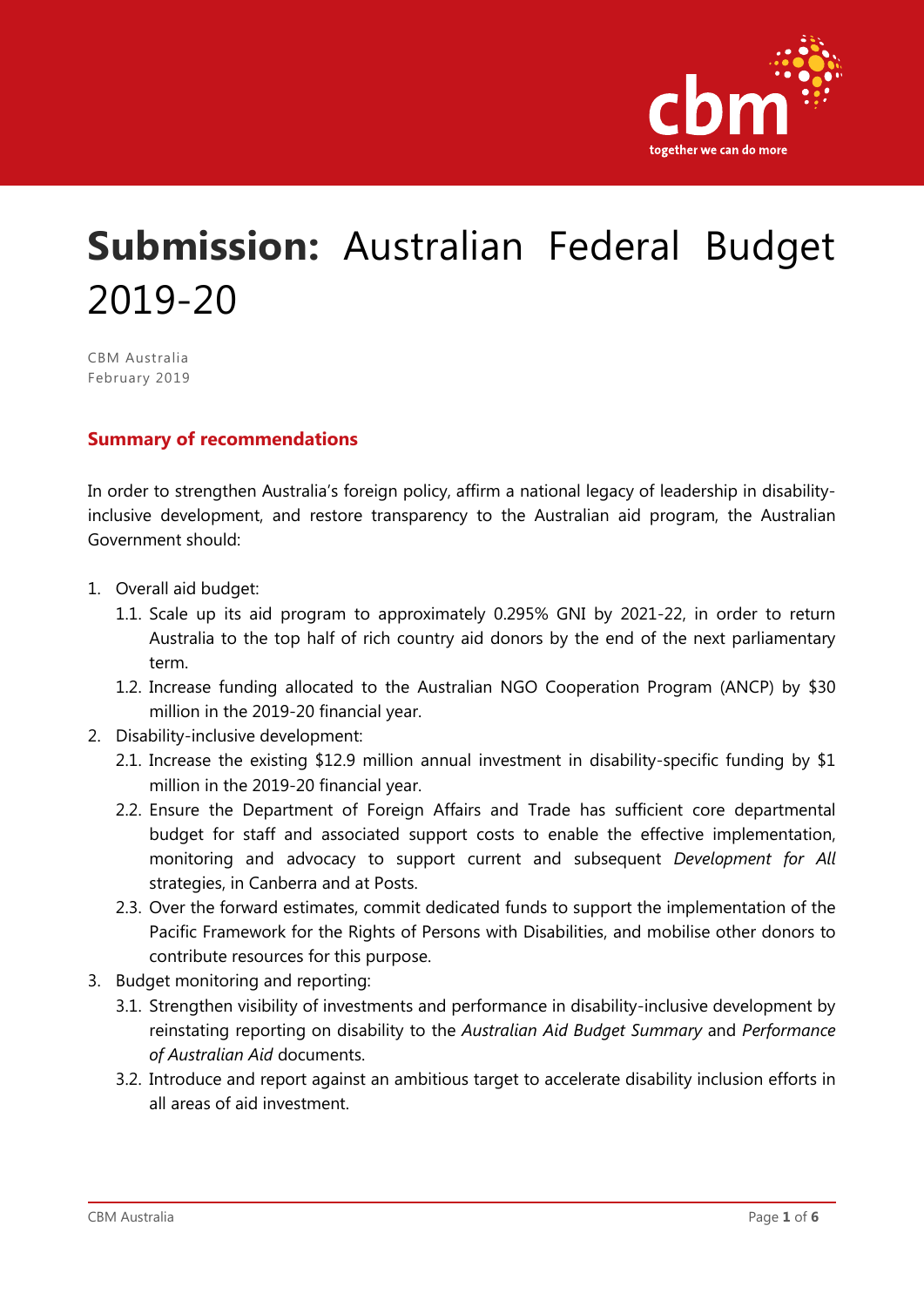## **1. Overall aid budget**

#### **1.1** Scaling up Australian aid

In the year since the introduction of Australia's flagship Foreign Policy White Paper, designed to guide a decade of influence and investment, the Australian Government has strengthened and specified its particular commitments to the Pacific region. Deemed a 'step up' grounded in a 'clear understanding of the region's potential as well as its challenges', $<sup>1</sup>$  $<sup>1</sup>$  $<sup>1</sup>$  this foreign policy focus builds</sup> upon the relationships developed through years of targeted, effective aid investments. Yet this step up remains unaccompanied by growth in the overall Australian aid budget.

Although intra-portfolio reallocations have seen increased funds directed to the Pacific, growth in the aid budget as a whole is necessary to sustain development outcomes and underpin closer engagement, without compromising aid effectiveness and relations elsewhere in our region and beyond. Such growth is feasible in the 2019-20 financial year; with the Treasurer having announced a projected budget surplus at December's Mid-Year Economic and Fiscal Outlook,<sup>[2](#page-1-1)</sup> the time is right to reconsider the projected freeze to the aid budget articulated in the forward estimates.

At minimum, the 2019-20 federal budget should commit to indexation of the Australian aid budget, in order to keep pace with the Consumer Price Index rate. However, there is scope to be more aspirational; in 2018, Australia was also assessed as the world's wealthiest country by median income.<sup>[3](#page-1-2)</sup> This indicates that Australian values of fairness and egalitarianism are matched by the means to act upon them. However, Australia currently ranks  $19<sup>th</sup>$  among comparably wealthy donor countries, when assessed by aid as a proportion of gross national income.

In the 2019-20 federal budget, the Australian Government should commit to increasing aid in order to reach the top half of the ranked 29 members of the Organisation of Economic Cooperation and Development Assistance Committee by the end of the next Parliamentary term. This could be achieved by scaling up the aid program to approximately 0.295% GNI by 2021-22. This is consistent with the Australian Council for International Development's call to rebuild the aid program to 0.33% of GNI in the next six years, starting with a minimum increase to the aid program of 10% per year.

#### **1.2** Investing in effectiveness through ANCP

Australian aid not only reflects the character of most Australians; it is also an effective investment in reducing poverty and inequality, and contributing to mutual development outcomes. The Australian NGO Cooperation Program (ANCP) has, since its inception, proved itself to be among the Australian aid program's most effective investments. In reporting its progress against the

j.

<span id="page-1-0"></span><sup>1</sup> Minister for Foreign Affairs Senator the Hon Marise Payne, 10 September 2018. *State of the Pacific Conference: Welcoming Remarks*. Available at foreignminister.gov.au/speeches/Pages/2018/mp\_sp\_ 180910.aspx. 2 Treasurer the Hon Josh Frydenberg MP, 17 December 2018. *2018-19 Mid-Year Economic and Fiscal Outlook*. Available

<span id="page-1-1"></span>from jaf.ministers.treasury.gov.au/media-release/075-2018. 3 Credit Suisse Research Institute, 2018. *Global Wealth Report 2018*. p. 7.

<span id="page-1-2"></span>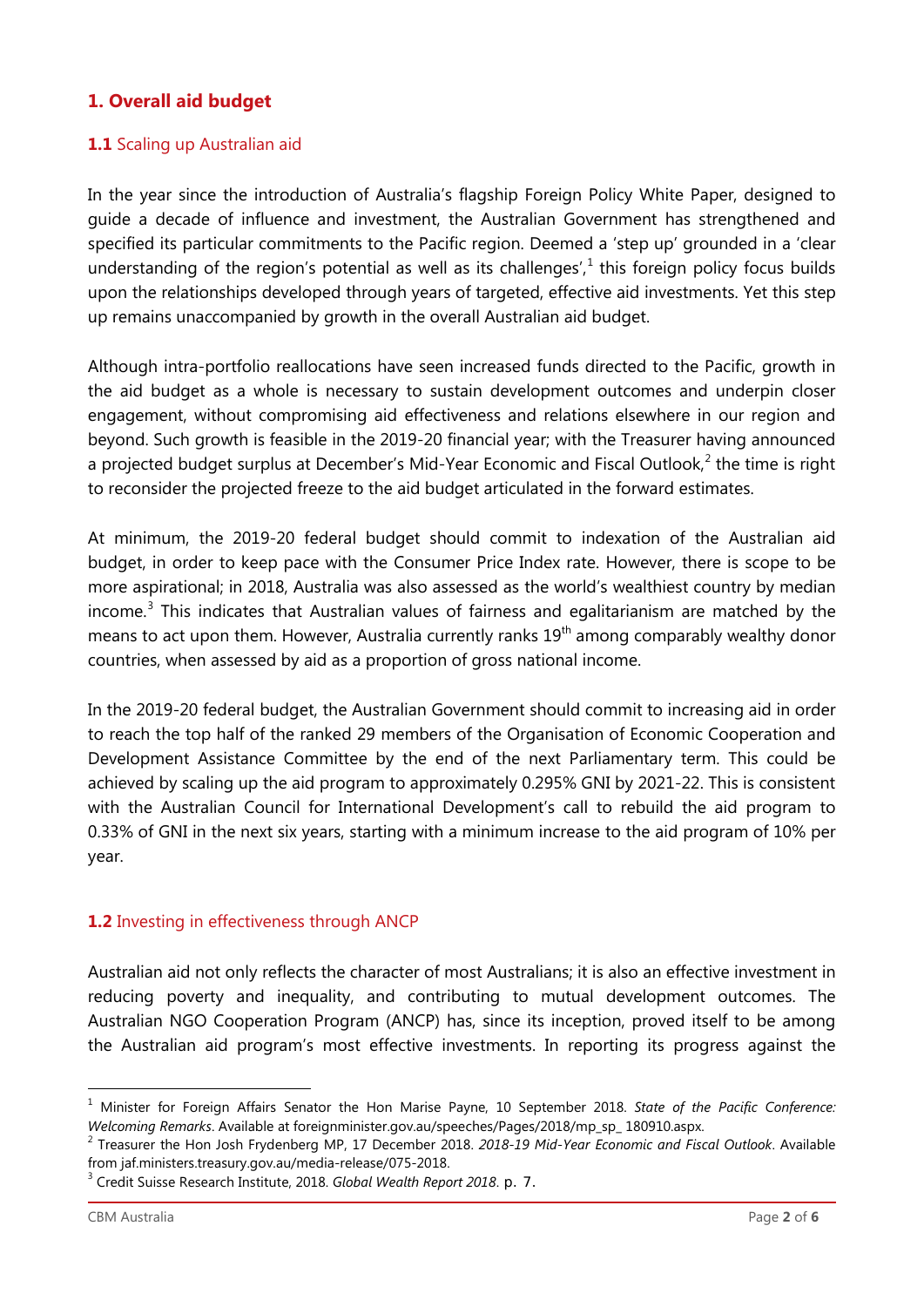Sustainable Development Goals, the Australian Government cited ANCP initiatives—including CBM Australia's partnership with the NORFIL Foundation in the Philippines to establish groups of parents of children with disabilities to work with local councils—as evidence of Australia's commitment and performance in prioritising equality and inclusion.<sup>[4](#page-2-0)</sup>

With ANCP projects held up as examples of Australian best practice in achieving impact and implementing the 2030 Agenda for Sustainable Development, the Australian Government should increase its financial investment in the program. ANCP has rightly been shielded from some past budget cuts, and has even received small increases in funding, but the program continues to yield disproportionately high outcomes relative to financial size. In the 2019-20 federal budget, the Australian Government should therefore invest in performance, and increase funding to ANCP by \$30 million for the coming financial year.

# **2. Disability-inclusive development**

## **2.1** Increasing disability-specific funding

In 2019, the Australian Government and global community of disability-inclusive development actors will mark ten years since the introduction of *Development for All*; Australia's—and the world's—first strategy for disability-inclusive international development.

In the decade since, consistent bipartisanship has driven real achievements, including embedding disability inclusion as a crosscutting theme of Australia's aid program;<sup>[5](#page-2-1)</sup> establishing inclusive approaches to humanitarian response and disaster preparedness; [6](#page-2-2) and facilitating high-level policy discussions through co-chairing the Global Action on Disability Network.<sup>[7](#page-2-3)</sup> At the highest levels, a recent Office of Development Effectiveness (ODE) evaluation of implementation of *Development for All* found that the aid program has made good progress in strengthening disability inclusion. This was attributed, in part, to enablers including dedicated funding for disability-inclusive development, which was described by evaluation respondents as 'catalytic'<sup>[8](#page-2-4)</sup> and a 'key driver'<sup>[9](#page-2-5)</sup> for effective inclusion practice.

The same evaluation also found scope for improvement. In order for Australia to maintain and build upon its global leadership in disability-inclusive development, there is an identified need for the aid program to strengthen outcomes in lagging areas including regional programs; sectors such as infrastructure, agriculture, water and livelihoods; and the participation of Disabled People's Organisations (DPOs) in humanitarian assistance.<sup>[10](#page-2-6)</sup> Without additional, dedicated funding, these priority action areas will continue to fall behind.

-

<span id="page-2-0"></span><sup>4</sup> Australian Government, 2018. *Report on the Implementation of the Sustainable Development Goals*. DFAT, Canberra. p. 72.

<span id="page-2-1"></span><sup>5</sup> Office of Development Effectiveness, 2018. *Development for All: Evaluation of progress made in strengthening disability inclusion in Australian aid*. DFAT, Canberra. p. 2.

<span id="page-2-2"></span><sup>&</sup>lt;sup>6</sup> Australian Government, 2017. *Fact sheet: Australian Humanitarian Partnership*. DFAT, Canberra. <sup>7</sup> GLAD Network. *The Network*. Available from gladnetwork.net/network.<br><sup>8</sup> Office of Development Effectiveness. p. 59.

<span id="page-2-3"></span>

<span id="page-2-5"></span><span id="page-2-4"></span><sup>&</sup>lt;sup>9</sup> Office of Development Effectiveness. p. 60.

<span id="page-2-6"></span> $10$  Office of Development Effectiveness. p. 3.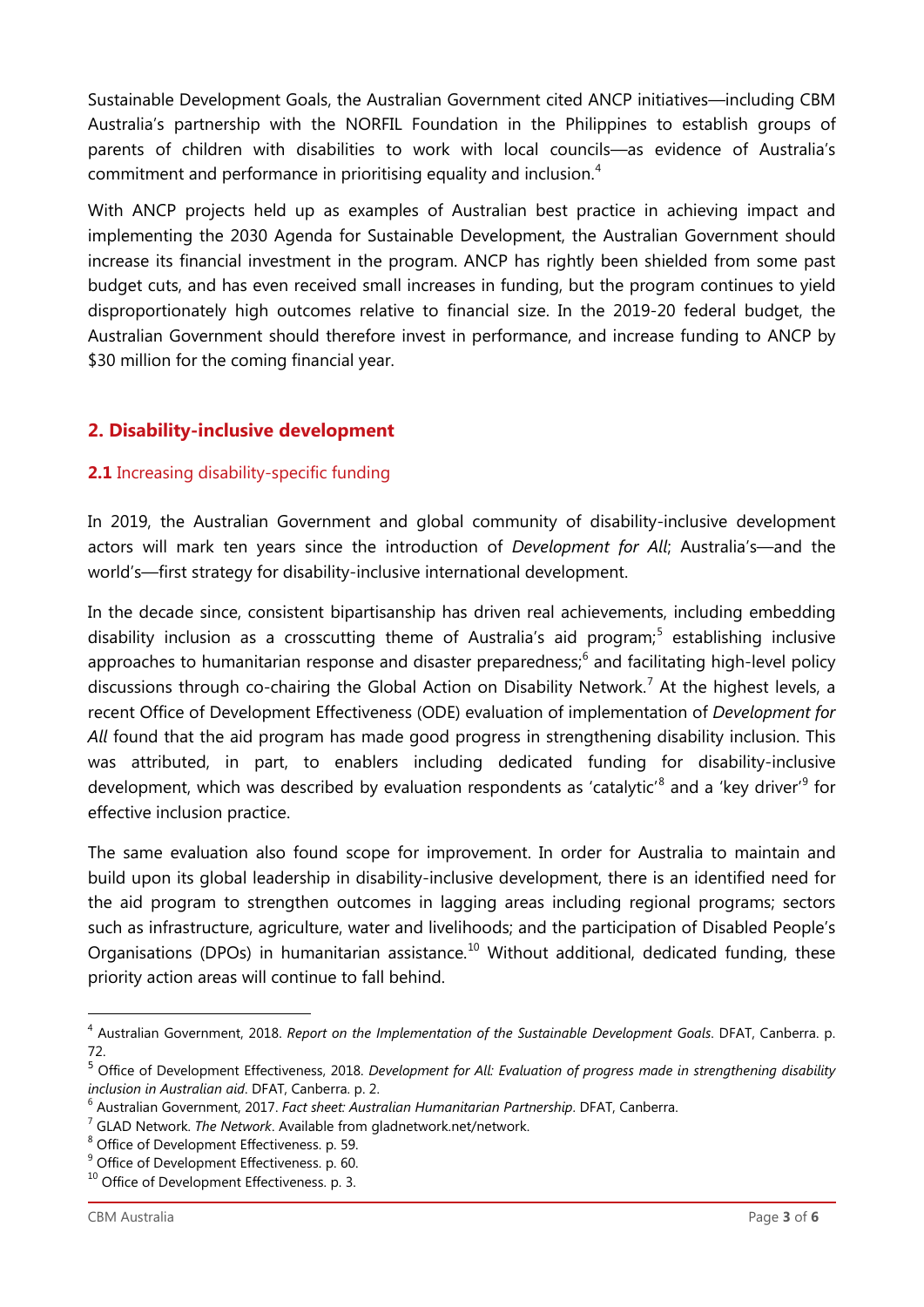Despite the abundant need and evidence for budgetary growth, funding for disability-inclusive development has remained stagnant at \$12.9 million per annum since the introduction of the current *Development for All* strategy in 2015; this amount has not even grown in line with the Consumer Price Index. In order to make up for lost funding and drive urgent action in the final year of the current strategy, the Australian Government should increase the existing \$12.9 million annual investment in disability-specific funding by \$1 million in the 2019-20 federal budget.

#### **2.2** Equipping DFAT to deliver on DID commitments

The ODE evaluation also found that performance in disability-inclusive development was supported by access to expertise and technical assistance, both internal and external. The evaluation explicitly called for the Australian Government to '[build] DFAT's internal technical capacity to support disability inclusion by significantly increasing the number of staff positions in the Disability Section in Canberra',<sup>[11](#page-3-0)</sup> among other measures. CBM Australia strongly supports this recommendation. While increased administered funds to support disability inclusion in the Australian aid program are critical, their correlation to outcomes in programs and policy depends on increased capacity to deliver targeted support, both in Canberra and at Posts.

In the 2019-20 federal budget, the Australian Government should ensure that DFAT has sufficient core departmental budget for staff and associated support costs to enable the effective implementation, monitoring and advocacy supporting the implementation of current and subsequent *Development for All* strategies on disability inclusion.

## **2.3** Supporting a regional approach to disability rights in the Pacific

The Australian Government's overarching and renewed commitment to the Pacific provides significant opportunities to support much-needed disability inclusion outcomes, while asserting continued leadership in the region. The Pacific is home to a number of highly capable Disabled People's Organisations, such as the regional Pacific Disability Forum; however, stretched capacity combined with complex needs has meant that progress in ensuring the inclusion of people with disabilities in development efforts has been historically mixed. At the expiry of the Millennium Development Goals, countries in the Pacific recorded notable achievements in improving early childhood education. But many children with disabilities were left behind: in Vanuatu, only 15 per cent of girls with disabilities were completing primary education, compared to 72 per cent without  $disabilities<sup>12</sup>$  $disabilities<sup>12</sup>$  $disabilities<sup>12</sup>$ 

In the years since, new rights-based development frameworks have been introduced to bolster inclusion in the era of the Sustainable Development Goals. The *Pacific Framework for the Rights of Persons with Disabilities: 2016-2025* (PFRPD) in particular exists to 'support Pacific governments to promote, protect and fulfil the rights of persons with disabilities as outlined in the [UN Convention

<span id="page-3-0"></span>j.  $11$  *Ibid.* 

<span id="page-3-1"></span><sup>12</sup> Vanuatu National Statistics Office and UNICEF, 2015. *Children, Women and Men with Disabilities in Vanuatu: What do the data say?* UNICEF, Suva. p. 33.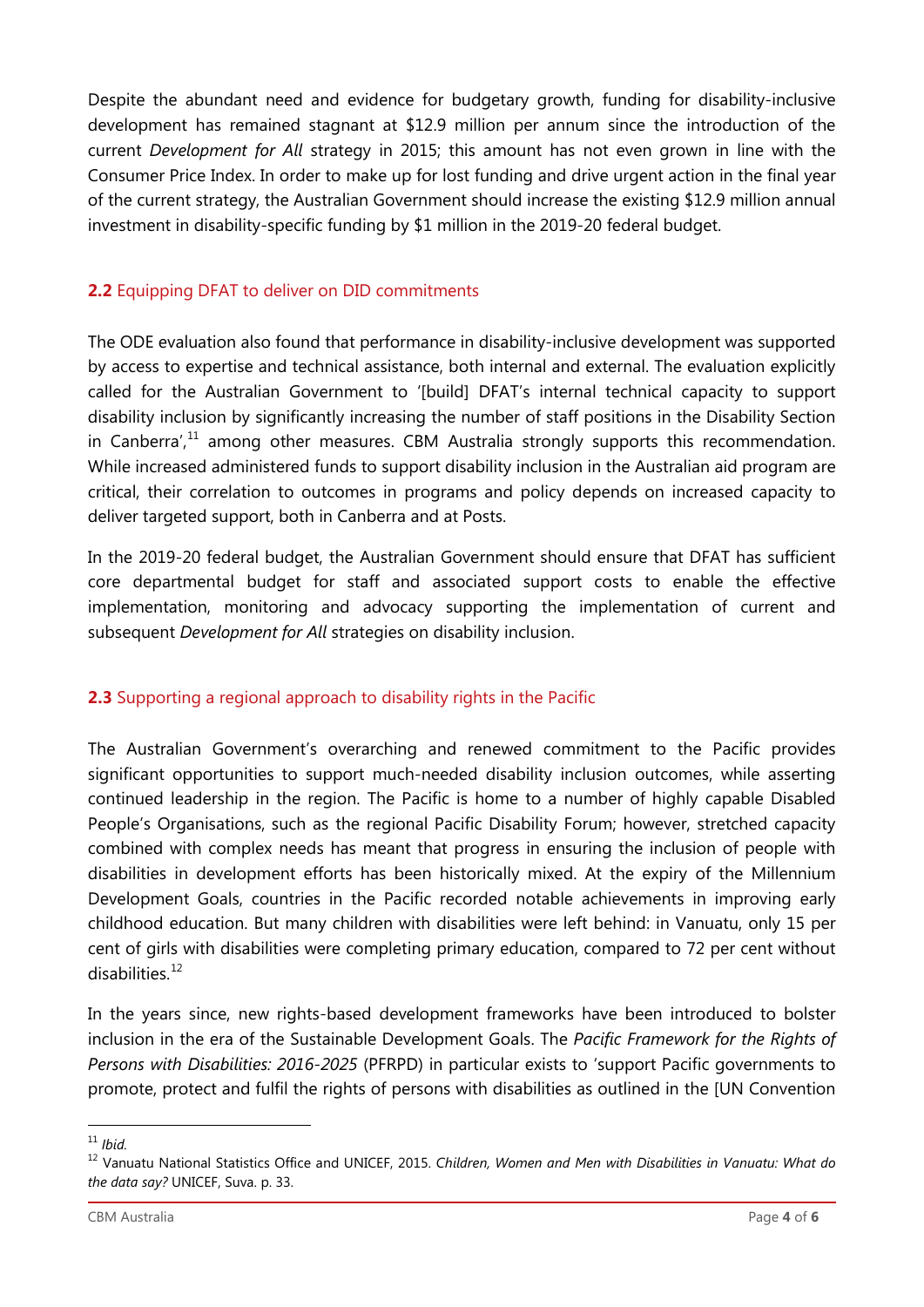on the Rights of Persons with Disabilities] and provide a regional modality to strengthen coordination and collaboration in support of national initiatives.<sup>[13](#page-4-0)</sup> To date, however, progress towards the PFRPD's intended outcomes has stalled, due largely to limited funding available for its implementation.

As a significant Pacific donor, influential development partner, and good neighbour, the Australian Government should commit to making implementation of the PFRPD a priority as it 'steps up' Pacific engagement and moves towards the third iteration of the *Development for All* strategy. Over the forward estimates, the Australian Government should commit dedicated funds to supporting the implementation of the PFRPD, and mobilise other donors to contribute resources for this purpose.

The strategic direction, necessary governance mechanisms and regional buy-in for a cohesive approach to disability inclusion in the Pacific have been established; it is now up to those with the financial means, including the Australian Government, to invest in its success.

# **3. Budget monitoring and reporting**

#### **3.1** Restoring reporting on disability

In the 2018-19 federal budget, funding for disability-inclusive development remained stagnant at \$12.9 million; however, a glance at the publicly available budget papers would suggest that disability inclusion had vanished entirely as a priority from the Australian aid program. While disability historically appeared as a distinct line item in the *Australian Aid Budget Summary* produced by DFAT, no such line was included in the 2018-19 summary report.<sup>[14](#page-4-1)</sup>

Similarly, reporting against disability inclusion performance has also declined in recent years; where the *Performance of Australian Aid* report once noted how Australian aid investments in varied sectors had performed in identifying barriers to inclusion and engaging with DPOs, such data was absent from the most recent report.<sup>[15](#page-4-2)</sup> The missing information was subsequently tabled through the 2018 Budget Estimates process, indicating that the performance data was available but had been actively excluded from public reporting.

Perhaps unsurprisingly, the data showed a substantial decline in disability-inclusive development performance. If the Australian Government is serious about maintaining its leadership, supporting disability rights, and leaving no one behind in Australian aid efforts, declines in performance cannot be obscured; they must be published, addressed and used to drive improvements.

In preparing to launch the 2019-20 federal budget, the Australian Government should strengthen the visibility of investments and performance in disability-inclusive development by returning

-

<span id="page-4-0"></span><sup>13</sup> Pacific Islands Forum Secretariat, 2016. *Pacific Framework for the Rights of Persons with Disabilities: 2016 -2025*. PIFS, Suva. p. 5.

<span id="page-4-1"></span><sup>14</sup> See Australian Government, 2017. *Australian Aid Budget Summary 2017-18*. DFAT, Canberra. p. 8 and Australian Government, 2018. *Australian Aid Budget Summary 2018-19*. DFAT, Canberra. p. 8.<br><sup>15</sup> See Australian Government, 2017. Performance of Australian Aid 2015-16. DFAT, Canberra. p. 93-94 and Australian

<span id="page-4-2"></span>Government, 2018. Performance of Australian Aid 2016-17. DFAT, Canberra. p. 66.